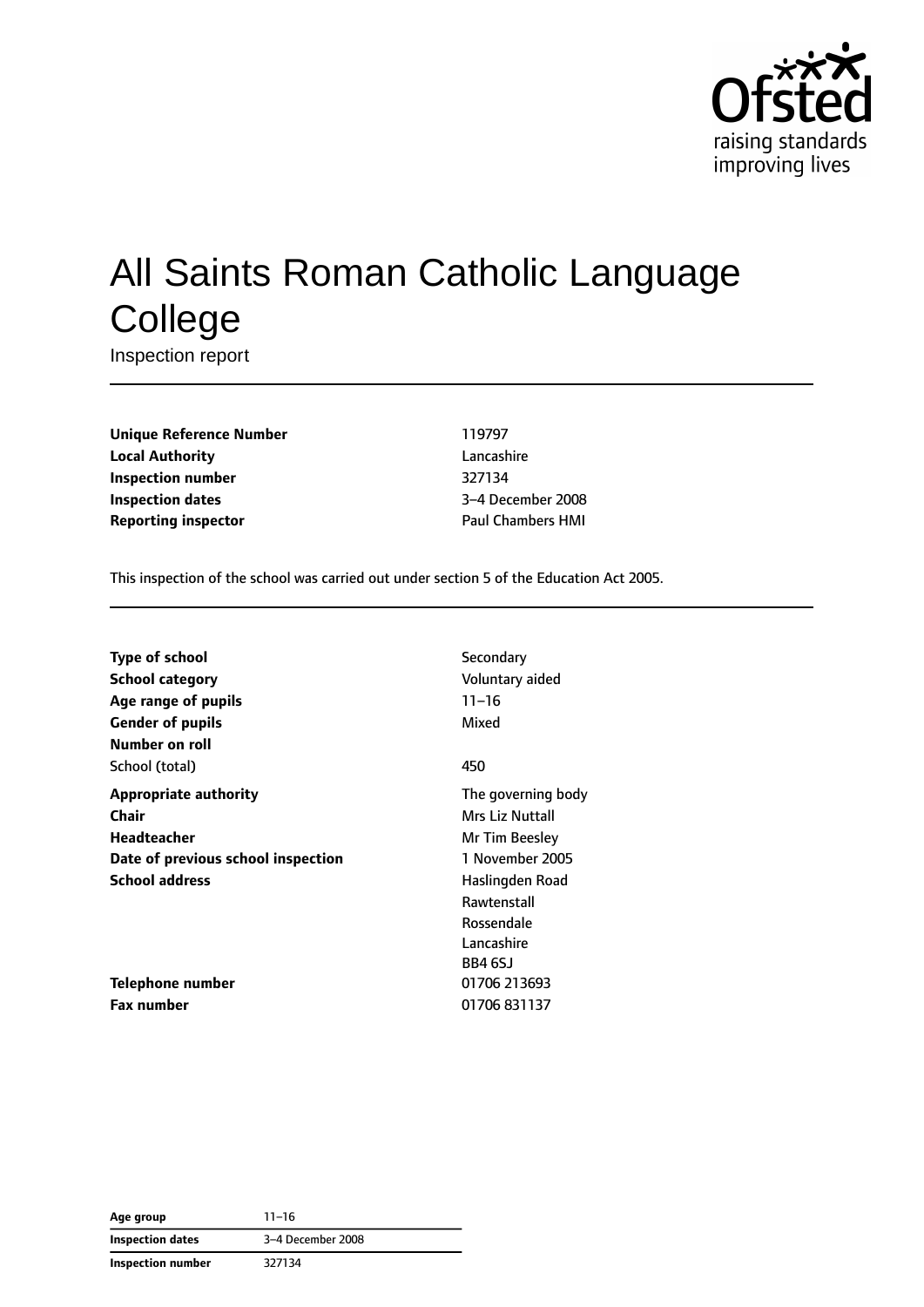.

<sup>©</sup> Crown copyright 2008

Website: www.ofsted.gov.uk

This document may be reproduced in whole or in part for non-commercial educational purposes, provided that the information quoted is reproduced without adaptation and the source and date of publication are stated.

Further copies of this report are obtainable from the school. Under the Education Act 2005, the school must provide a copy of this report free of charge to certain categories of people. A charge not exceeding the full cost of reproduction may be made for any other copies supplied.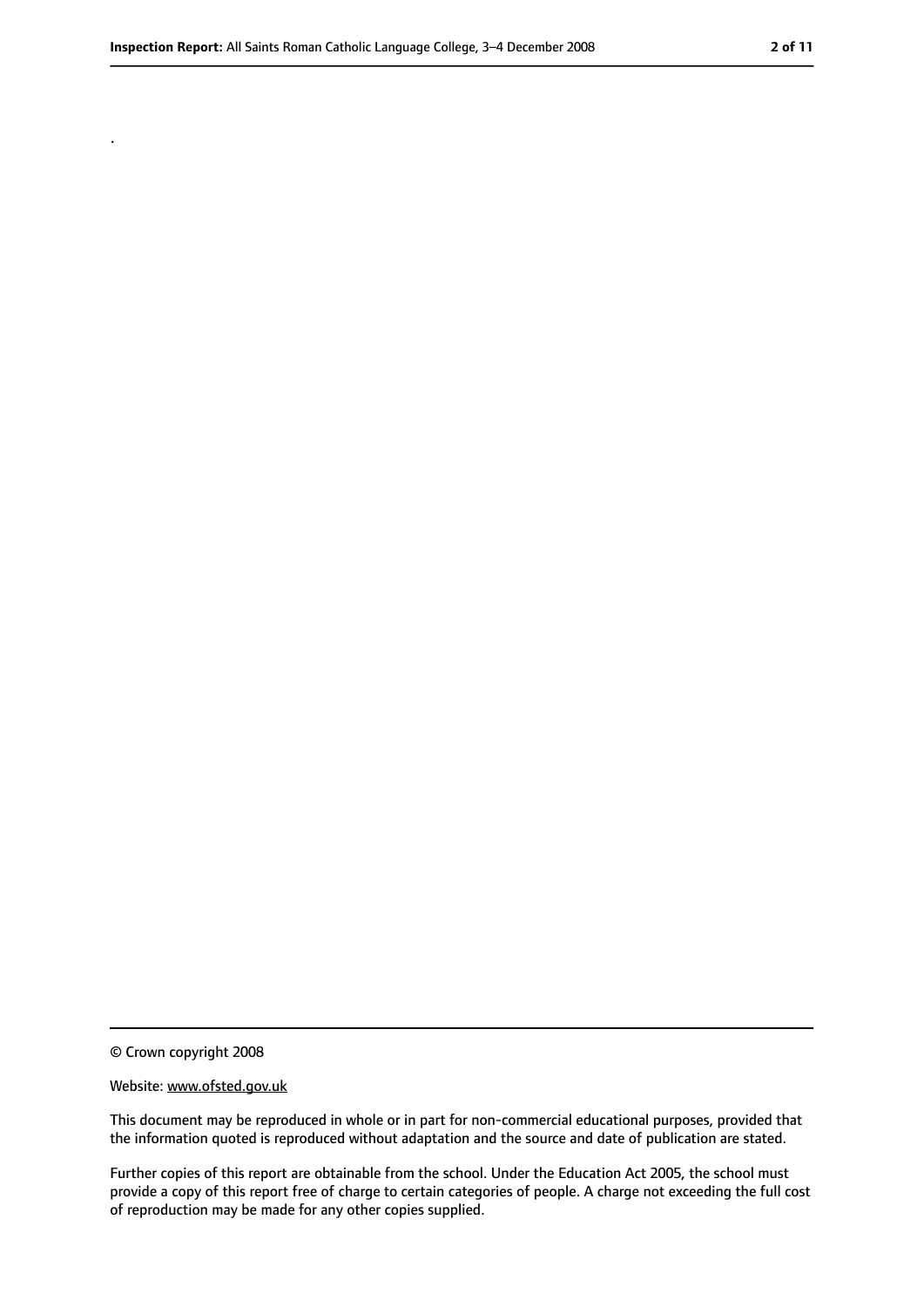## **Introduction**

The inspection was carried out by one of Her Majesty's Inspectors and two Additional Inspectors.

#### **Description of the school**

All Saints is a small secondary school that serves the Roman Catholic communities of Rossendale in east Lancashire. Over 95% of the students are of White British heritage. The proportion of students with learning difficulties and/or disabilities is average but increasing, and the proportion with a statement of special educational needs is above average. Many of the most able students in the area attend a local selective grammar school. The proportion of students who are entitled to a free school meal is in line with the national average. The school has specialist status in languages and holds a number of awards, including Investorsin People and the Healthy Schools award. The current headteacher has been in post since September 2008.

#### **Key for inspection grades**

| Grade 1 | Outstanding  |
|---------|--------------|
| Grade 2 | Good         |
| Grade 3 | Satisfactory |
| Grade 4 | Inadequate   |
|         |              |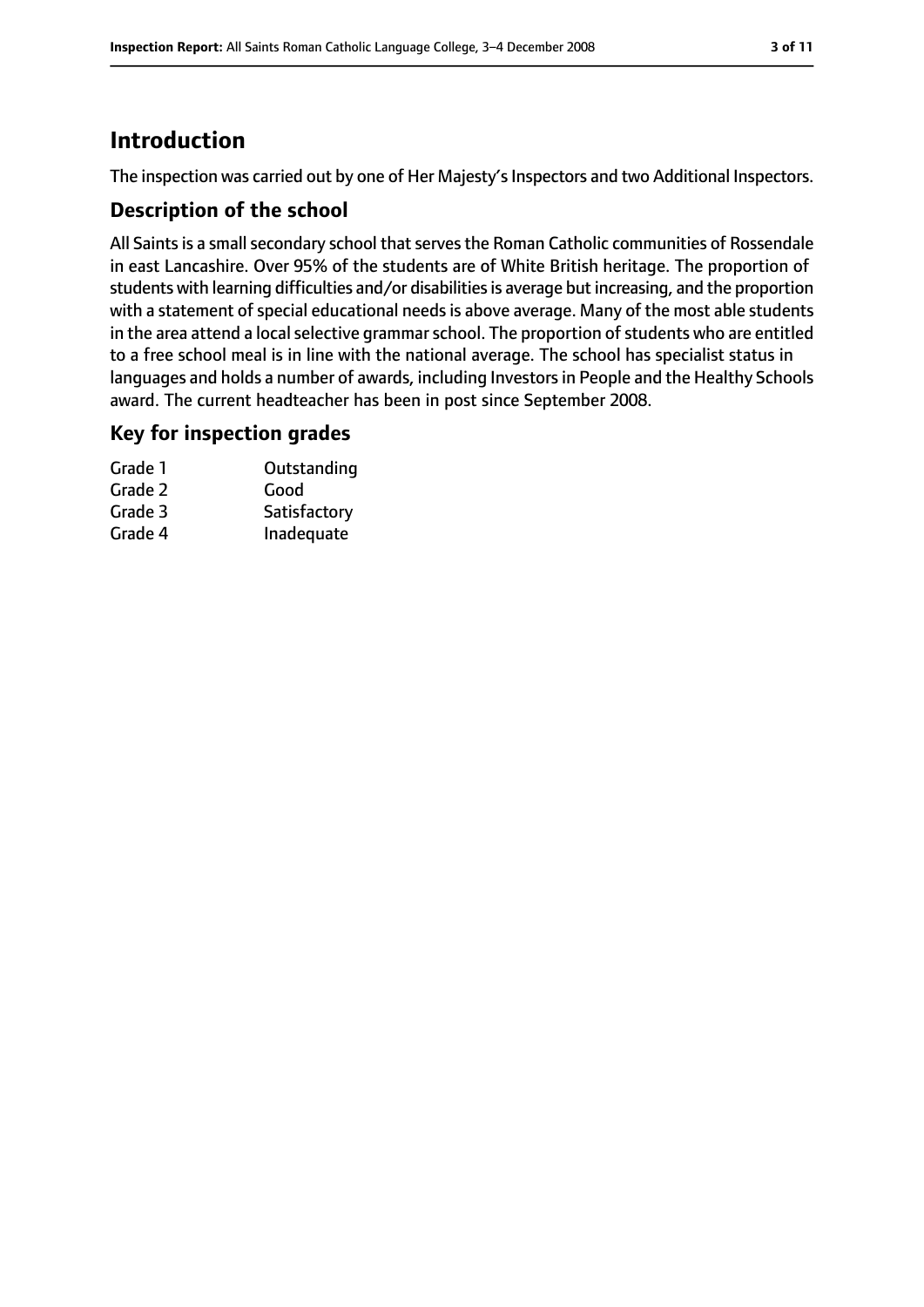## **Overall effectiveness of the school**

#### **Grade: 3**

All Saints provides a satisfactory standard of education. Recent improvements in a range of areas have had a clear impact on standards and there is a positive and optimistic attitude among staff and students. Standards are in line with national averages. Given that students enter the school with levels of attainment that are in line with those expected for their age, this represents satisfactory achievement. Teachers and leaders have worked hard and successfully to reduce previous underachievement, but there are still some subjects where students could and should do better.

The school is soundly led and managed and provides satisfactory value for money. It is well regarded by parents. Recent changes in leadership have had a positive impact on many aspects of the school and middle managers have become more involved in whole school evaluation and decision-making. For example, teachers have raised their expectations concerning academic achievement and this has fed through to the students. Self-evaluation is good. Senior leaders and middle managers know the school well; a rigorous system of monitoring means that they have an accurate grasp of the strengths and weaknesses of teaching, and they share a common vision for how to improve the school further. There has been good and accelerating improvement since the last inspection. All the areas for improvement have been addressed, including progress on reducing the achievement gap between boys and girls. In addition, the school has steadily reduced rates of absence among students. Development planning is well focused and the school's capacity for further improvement is good.

The quality of teaching and learning is satisfactory. The drive to improve teaching is successfully helping teachers to give more focus to students' learning in their planning and lesson evaluation. Improved teaching, together with extensive tracking systems for monitoring students' progress, are beginning to have an impact on standards, as evidenced by the modular examination results of current students in Years 10 and 11. However, this improvement is not consistent across the school, and the school rightly acknowledges the need to increase the proportion of good and outstanding lessons and to eliminate the small number of inadequate lessons.

The curriculum is satisfactory. It caters well for the needs of most groups of students, but the school is aware of the need to broaden its scope at both key stages. In particular, not all students benefit from enough opportunities to develop work-related learning, and this has an impact on their preparation for economic well-being. Care, guidance and support are satisfactory overall.

The large majority of students appreciate school and have positive attitudes to their learning, but in lessons where teaching is less motivating, a leisurely approach from some students slows their learning. Behaviour is good. The school has developed effective strategies to deal with inappropriate behaviour including an 'inclusion unit', which has helped to reduce the number of fixed term exclusions. Relationships between all members of the school community are good and an orderly atmosphere prevails.

#### **What the school should do to improve further**

- Raise achievement in all subjects to match that in the best.
- Develop teaching further to increase the proportion of good or better lessons and promote consistently effective learning.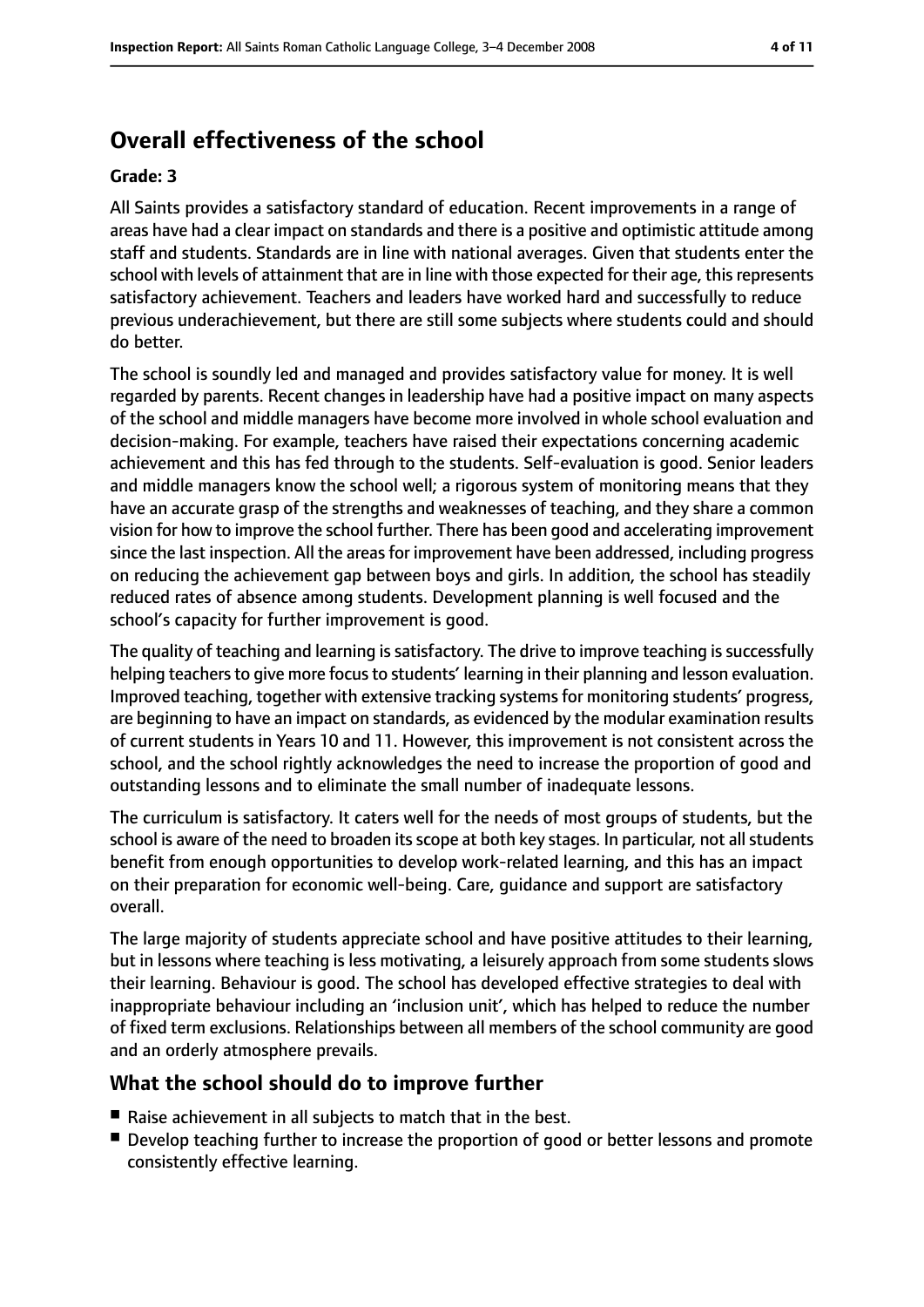■ Develop the curriculum further, including ensuring that all students are better prepared for their future economic well-being.

A small proportion of schools where overall effectiveness is judged to be satisfactory but which have areas of underperformance will receive a monitoring visit by an Ofsted inspector before their next section 5 inspection.

## **Achievement and standards**

#### **Grade: 3**

Standards are average and students' achievement is satisfactory. Students join the school with attainment that is in line with that expected for their age. By the end of Key Stage 3 standards are close to the national average. It is a similar picture at the end of Key Stage 4: in 2007 the proportion of students with five or more good passes at GCSE including English and mathematics was 39%, which was close to the national average of 46%. Unconfirmed results for 2008 in both the Key Stage 3 national tests and at GCSE indicate that standards have risen slightly from the 2007 levels. Well-founded data provided by the school suggests that these higher standards are being maintained and improved upon by current students.

The achievement of students, including those with learning difficulties and/or disabilities, is satisfactory overall, although students underachieve in a small number of subjects. Students generally meet targets that provide an adequate degree of challenge, and in some cases they meet more demanding targets. The school's targets in the specialist subjects have not always been met.

### **Personal development and well-being**

#### **Grade: 3**

The personal development and well-being of students is satisfactory overall. Students' spiritual, moral, social and cultural development is good, with particular strengths in spiritual and moral development, and parents and carers agree. Students behave well and generally display positive attitudes to their work. Attendance levels have improved, but remain below the national average, and a greater proportion of students are persistent absentees than in similar schools nationally. Students say that they feel safe in school, knowing that where occasional bullying occurs it is dealt with quickly and effectively. A large majority of students say that they enjoy school and most of their lessons. Students understand what is required to sustain a healthy life style and many take advantage of the available healthy eating options. Large numbers of younger students and a smaller number of older students take part in sporting activities. Students can make positive contributions to the school by serving on school and house councils, acting as prefects and supporting the better reading programme, and many help to raise money for local and national charities. Students' preparation for economic well-being is satisfactory. They benefit from a planned programme of work experience, including opportunities for some to undertake their work experience in Germany. However, for many students other opportunities for developing work-related learning and enterprise education are limited. Students develop satisfactory levels of key skills.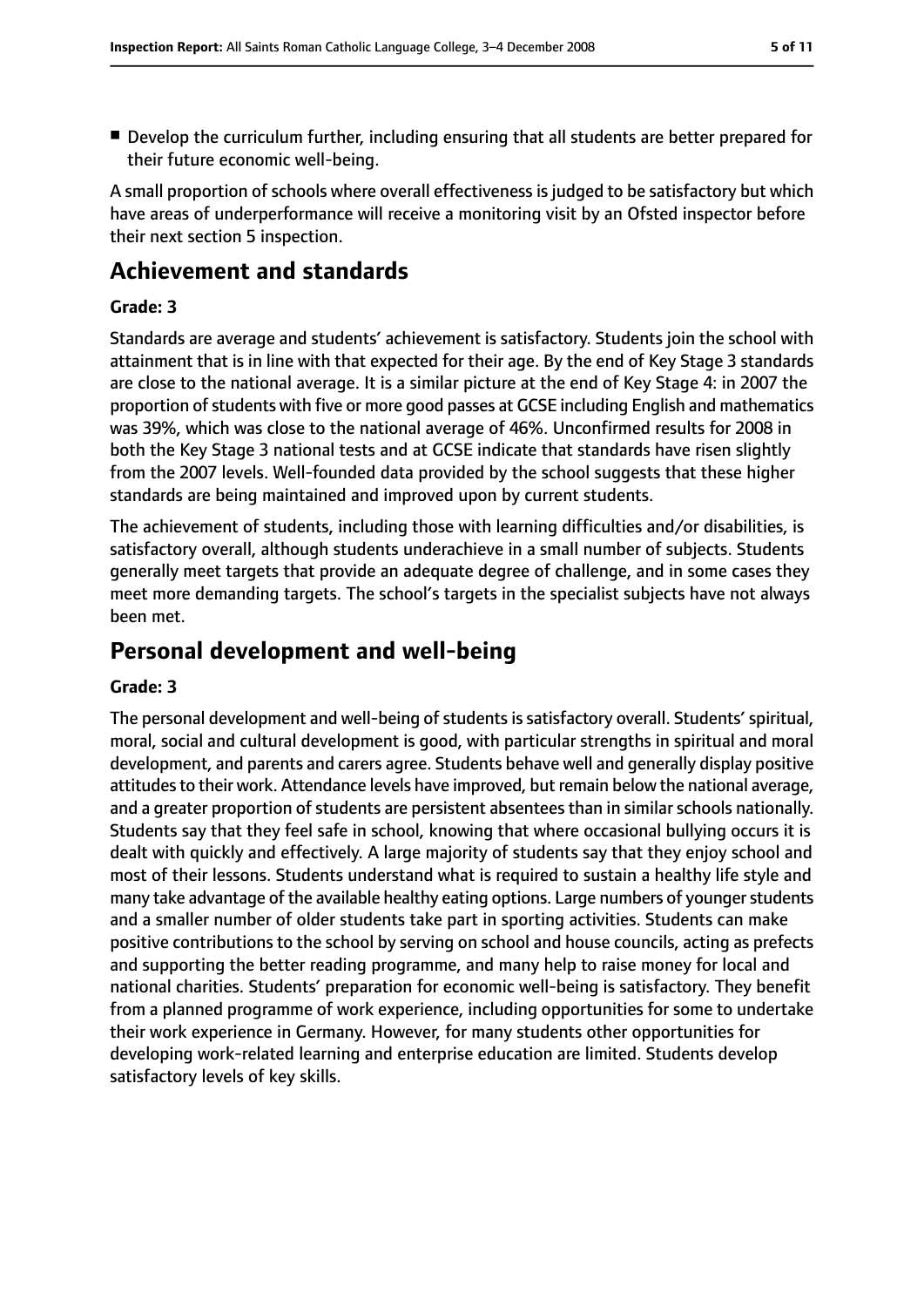## **Quality of provision**

## **Teaching and learning**

#### **Grade: 3**

Teaching and learning are satisfactory and improving. Senior leaders have given a high priority to developing more teaching that challenges the students, maintains their interest, and encourages them to become more independent learners. A school-based programme for professional development has successfully broadened teachers' approaches and in many cases fired their enthusiasm. However, the training programme has yet to extend to all staff and so has not had an impact on the quality of teaching in all lessons. Teachers are enthusiastic about sharing good practice and recognise that the best teaching has a sharp focus on how well students make progress in lessons. Students know their target levels in all subjects and regard these as challenging but realistic.

In the best lessons seen, teachers displayed good subject knowledge and skilful questioning, and created a purposeful learning environment characterised by harmonious relationships with their students. Where teachers use a variety of methods and activities, the pace of learning improves and students are interested and engaged. Students make less progress when they are not clear about what they are expected to learn, and when work for different ability groups does not provide all with the appropriate level of challenge. Students who are involved in assessing their own work are better motivated to achieve their targets. Those who find learning difficult are given appropriate help and gain the confidence to tackle more complex tasks. Teaching assistants frequently play an instrumental role in helping these students gain greater independence as learners.

#### **Curriculum and other activities**

#### **Grade: 3**

The curriculum meets statutory requirements and is satisfactory overall. All students study at least one foreign language as part of the school's specialist status. Curricular provision has developed in recent years and senior leaders have an accurate picture of where further changes need to be made. For example, a recent audit of how well the curriculum caters for gifted and talented students has identified how the needs of these students can be better met. Students benefit from enrichment activities, such as a recent focus week on China, and more widespread enrichment is planned. Several innovations have successfully addressed the needs of particular groups of students. For example, the English department has adapted the curriculum to include a distinctive approach to reading that is consistent in all lessons and maintains effectively the interest of boys. Programmes to meet the needs of specific groups of students through workplace learning have helped to keep these students engaged in education, but some students have only limited opportunities to develop work-related skills. Activities that reflect the Christian ethos of the school, such as the retreats at Castlerigg, not only help students to develop their teamwork but also make a wider spiritual impact.

#### **Care, guidance and support**

#### **Grade: 3**

Students' care, guidance and support are satisfactory with some good features. All the required safeguarding arrangements are in place. The care and support for students, particularly those with learning difficulties and/or disabilities, are good and enhanced by appropriate links with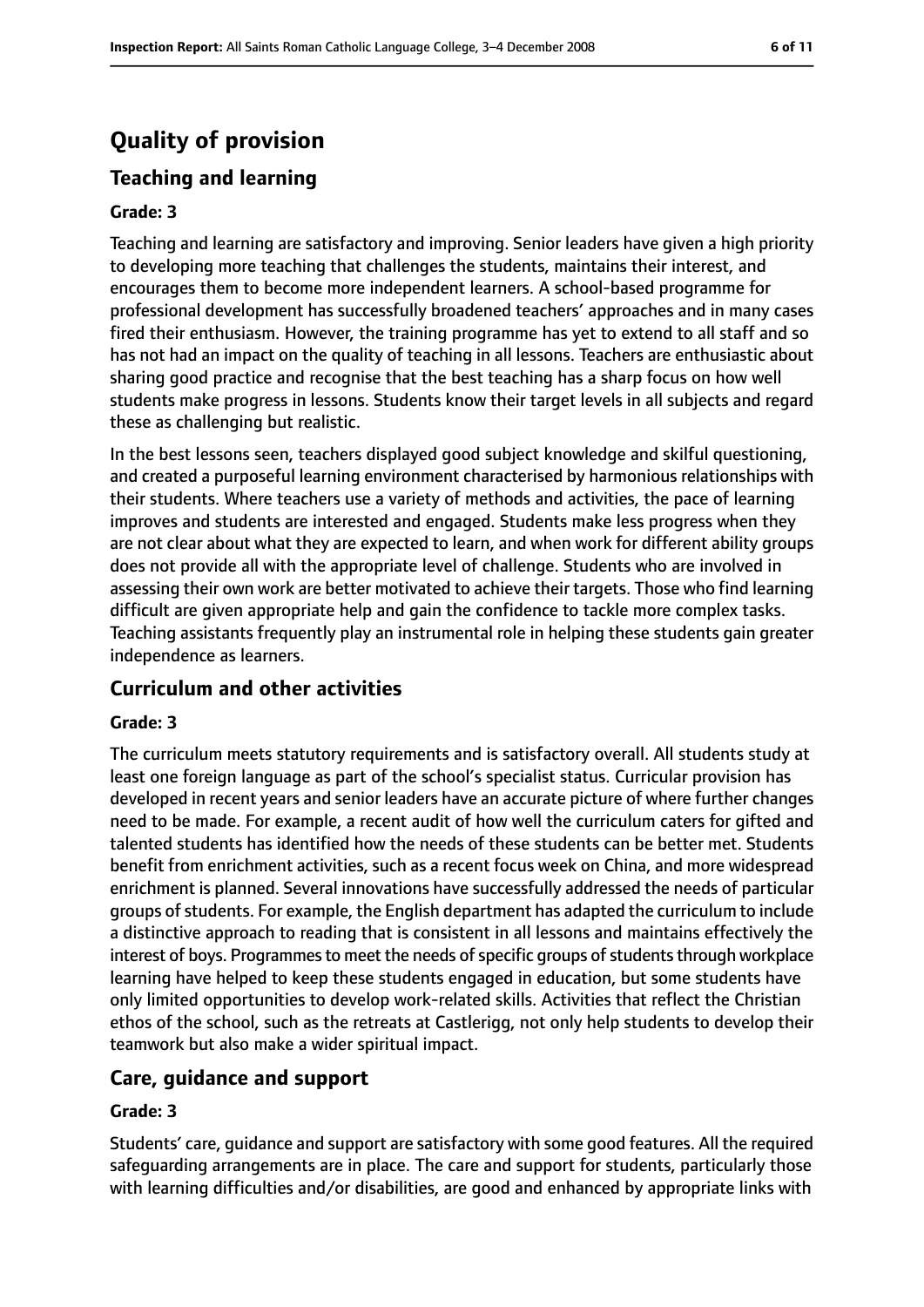outside agencies. Students appreciate the care and support that they receive and they are confident that there is always someone to turn to should the need arise. Good links with primary schools help students to be well prepared for the transition into Year 7. Academic guidance is satisfactory overall. Students' long term academic progress is well monitored and tracked through formal assessments procedures. Students are aware of their target grades and review meetings are helping them to understand how to improve their academic progress. On a day-to-day basis, academic guidance is less effective because marking is inconsistent and does not always support students' learning. Students appreciate that the good advice they receive in Key Stage 4 helps them to make informed decisions, for example about post-16 pathways, although they feel that careers guidance in Year 9 is less strong.

## **Leadership and management**

#### **Grade: 3**

Leadership and management are satisfactory. Many strong features were seen during the inspection, but many of these have not had time to have a full impact on standards, and as a result students' achievement remains satisfactory.

Financial management is sound. The school budget is currently in deficit, and a managed plan to restore a budget balance is due to be complete by 2009. Overall the school provides satisfactory value for money. The school makes a satisfactory contribution to promoting community cohesion, for example through increasing students' understanding of the UK and global communities and promoting shared values. Governance is sound. Governors understand the school well and are playing an increasing role in supporting and challenging school leaders.

In this inclusive school, leaders promote equal opportunities through adapting the curriculum to cater for the needs of different individuals and groups, and have been successful in narrowing the achievement gap between boys and girls. However the needs of the most able students are not always met fully in the curriculum or in lessons. The school's specialist status has been effective in broadening curricular opportunities for studying languages. Its has contributed to the local community through strengthening links with local primary schools and offering classes in Chinese culture, but it has had limited impact on developing teaching and learning or raising standards.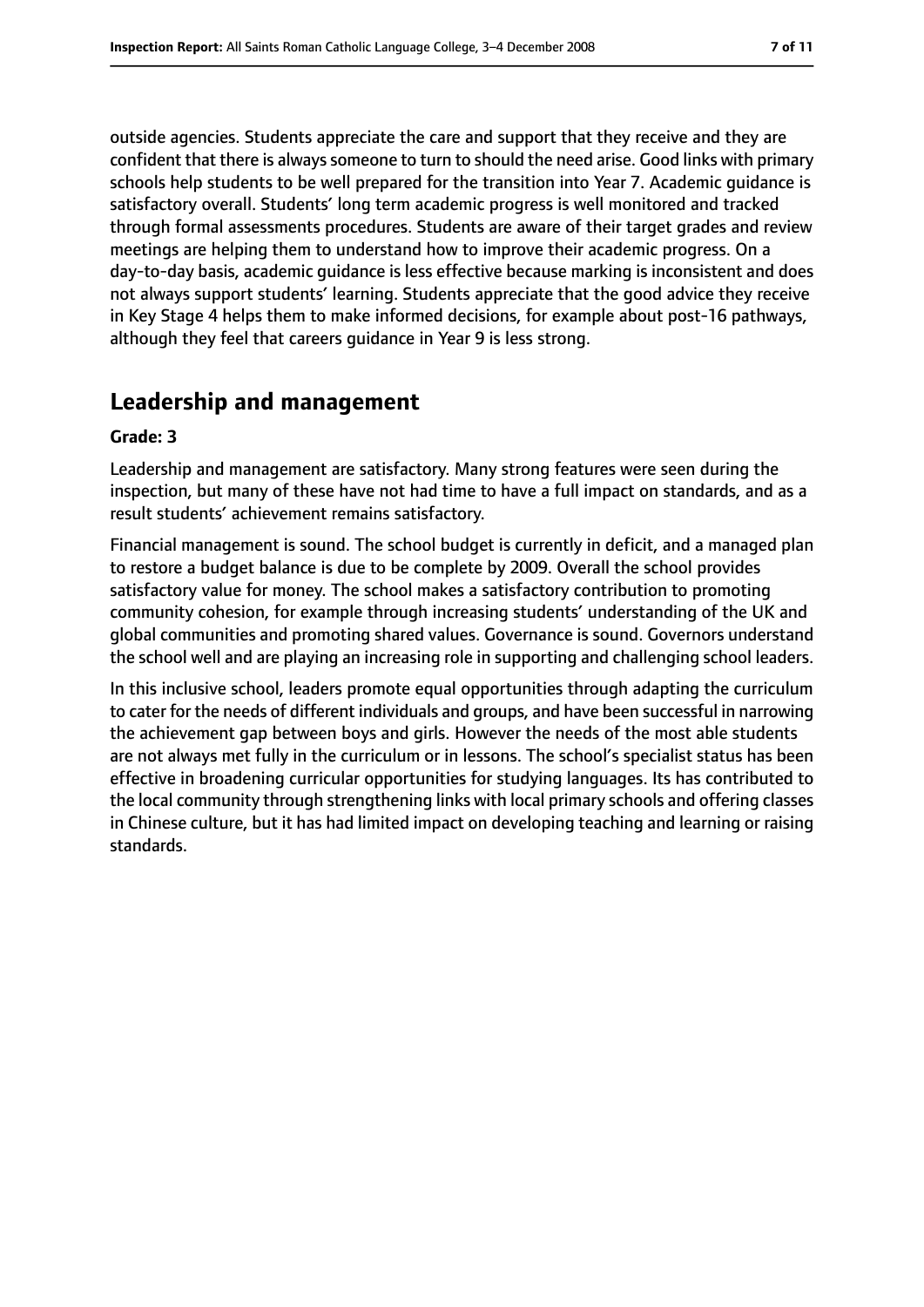**Any complaints about the inspection or the report should be made following the procedures set out in the guidance 'Complaints about school inspection', which is available from Ofsted's website: www.ofsted.gov.uk.**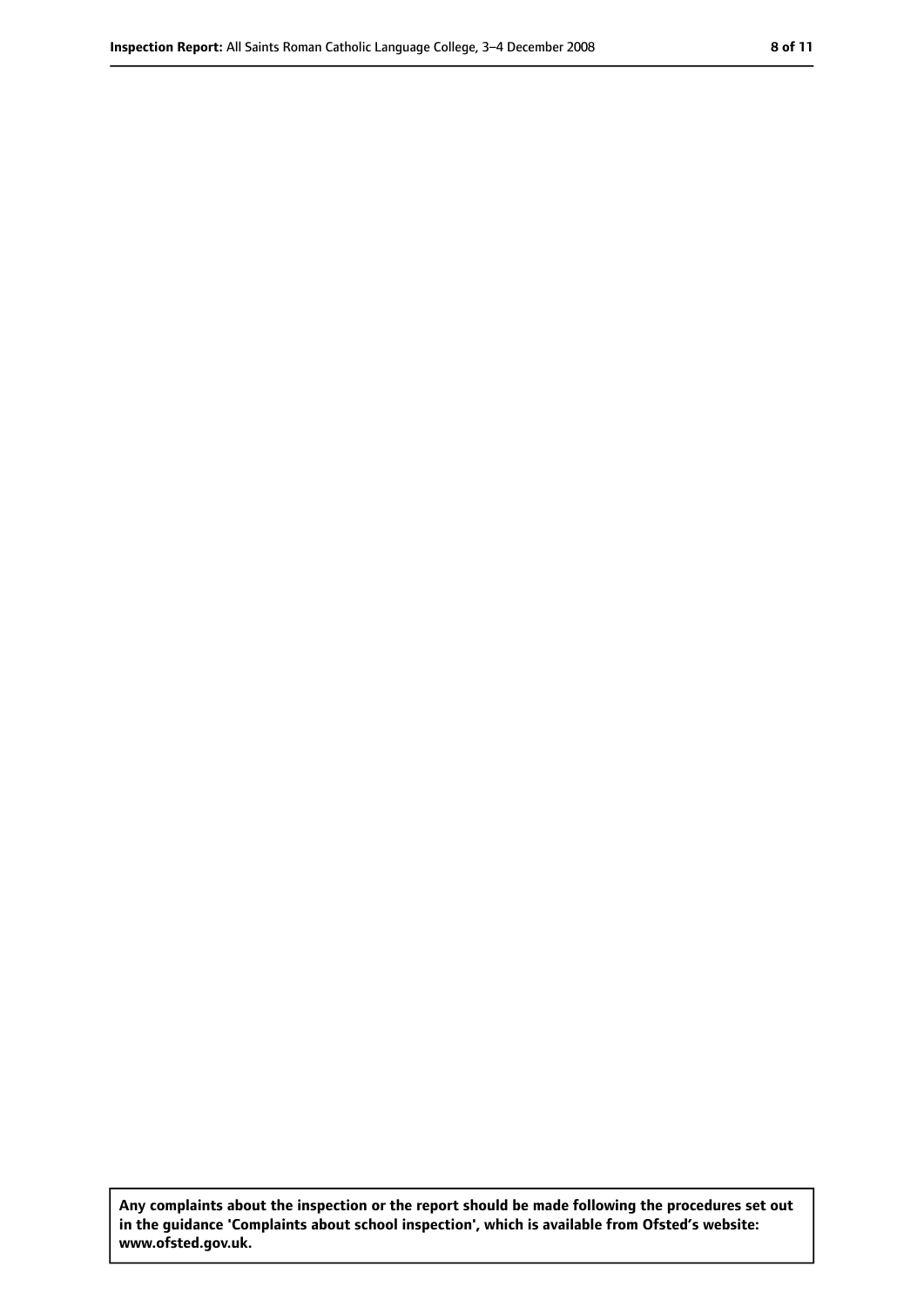## **Inspection judgements**

| Key to judgements: grade 1 is outstanding, grade 2 good, grade 3 satisfactory, and | School  |
|------------------------------------------------------------------------------------|---------|
| arade 4 inadequate                                                                 | Overall |

#### **Overall effectiveness**

| How effective, efficient and inclusive is the provision of<br>education, integrated care and any extended services in meeting the<br>needs of learners? |     |
|---------------------------------------------------------------------------------------------------------------------------------------------------------|-----|
| Effective steps have been taken to promote improvement since the last<br>inspection                                                                     | Yes |
| How well does the school work in partnership with others to promote learners'<br>well being?                                                            |     |
| The capacity to make any necessary improvements                                                                                                         |     |

### **Achievement and standards**

| How well do learners achieve?                                                                                 |  |
|---------------------------------------------------------------------------------------------------------------|--|
| The standards' reached by learners                                                                            |  |
| How well learners make progress, taking account of any significant variations  <br>between groups of learners |  |
| How well learners with learning difficulties and/or disabilities make progress                                |  |

#### **Annex A**

<sup>&</sup>lt;sup>1</sup>Grade 1 - Exceptionally and consistently high; Grade 2 - Generally above average with none significantly below average; Grade 3 - Broadly average to below average; Grade 4 - Exceptionally low.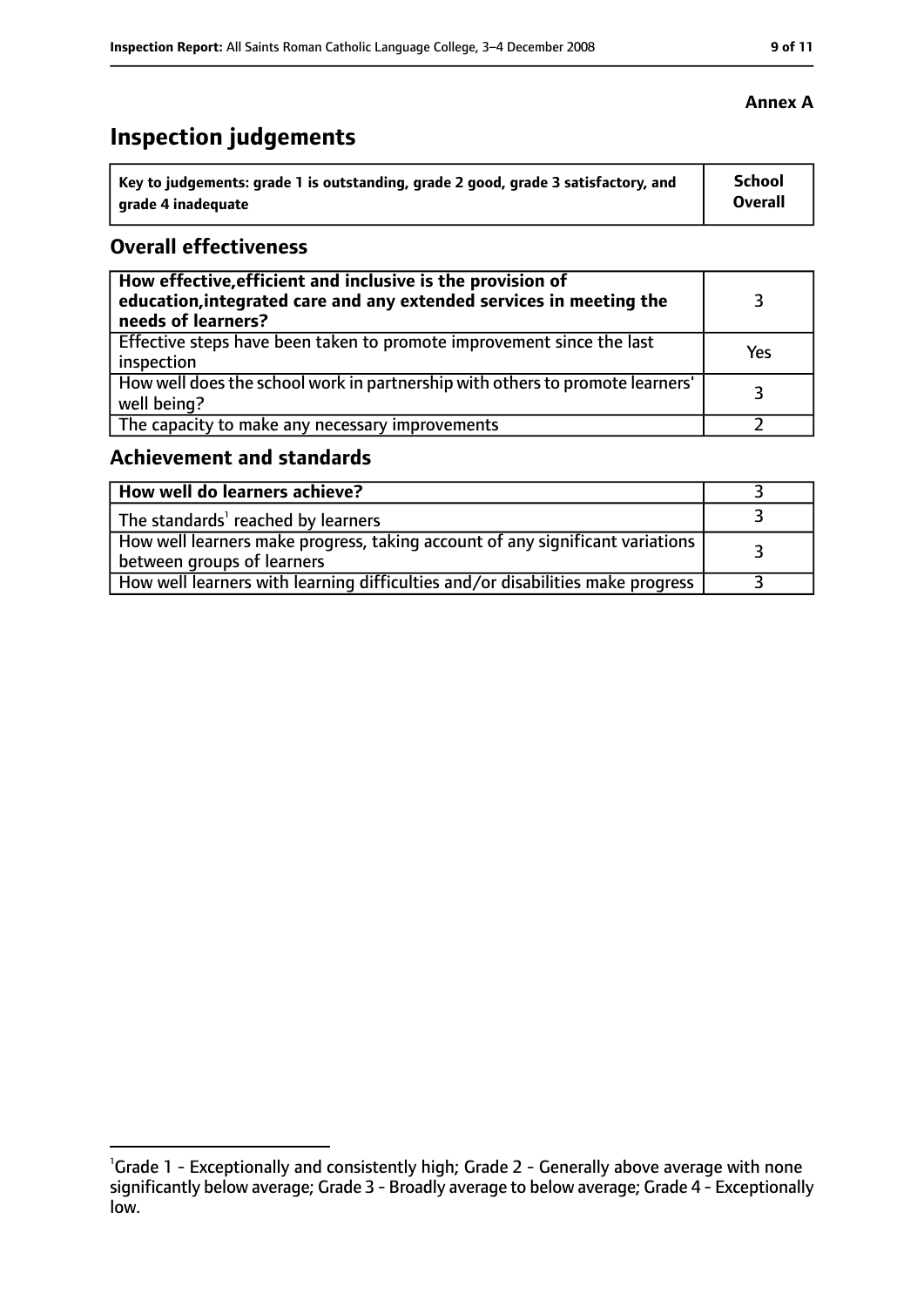## **Personal development and well-being**

| How good are the overall personal development and well-being of the<br>learners?                                 |  |
|------------------------------------------------------------------------------------------------------------------|--|
| The extent of learners' spiritual, moral, social and cultural development                                        |  |
| The extent to which learners adopt healthy lifestyles                                                            |  |
| The extent to which learners adopt safe practices                                                                |  |
| The extent to which learners enjoy their education                                                               |  |
| The attendance of learners                                                                                       |  |
| The behaviour of learners                                                                                        |  |
| The extent to which learners make a positive contribution to the community                                       |  |
| How well learners develop workplace and other skills that will contribute to<br>their future economic well-being |  |

## **The quality of provision**

| How effective are teaching and learning in meeting the full range of<br>learners' needs?              |  |
|-------------------------------------------------------------------------------------------------------|--|
| How well do the curriculum and other activities meet the range of needs and<br>interests of learners? |  |
| How well are learners cared for, quided and supported?                                                |  |

## **Leadership and management**

| How effective are leadership and management in raising achievement<br>and supporting all learners?                                              |               |
|-------------------------------------------------------------------------------------------------------------------------------------------------|---------------|
| How effectively leaders and managers at all levels set clear direction leading<br>to improvement and promote high quality of care and education |               |
| How effectively leaders and managers use challenging targets to raise standards                                                                 | 3             |
| The effectiveness of the school's self-evaluation                                                                                               | $\mathcal{P}$ |
| How well equality of opportunity is promoted and discrimination eliminated                                                                      | 3             |
| How well does the school contribute to community cohesion?                                                                                      | 3             |
| How effectively and efficiently resources, including staff, are deployed to<br>achieve value for money                                          |               |
| The extent to which governors and other supervisory boards discharge their<br>responsibilities                                                  | 3             |
| Do procedures for safequarding learners meet current government<br>requirements?                                                                | Yes           |
| Does this school require special measures?                                                                                                      | No            |
| Does this school require a notice to improve?                                                                                                   | No            |